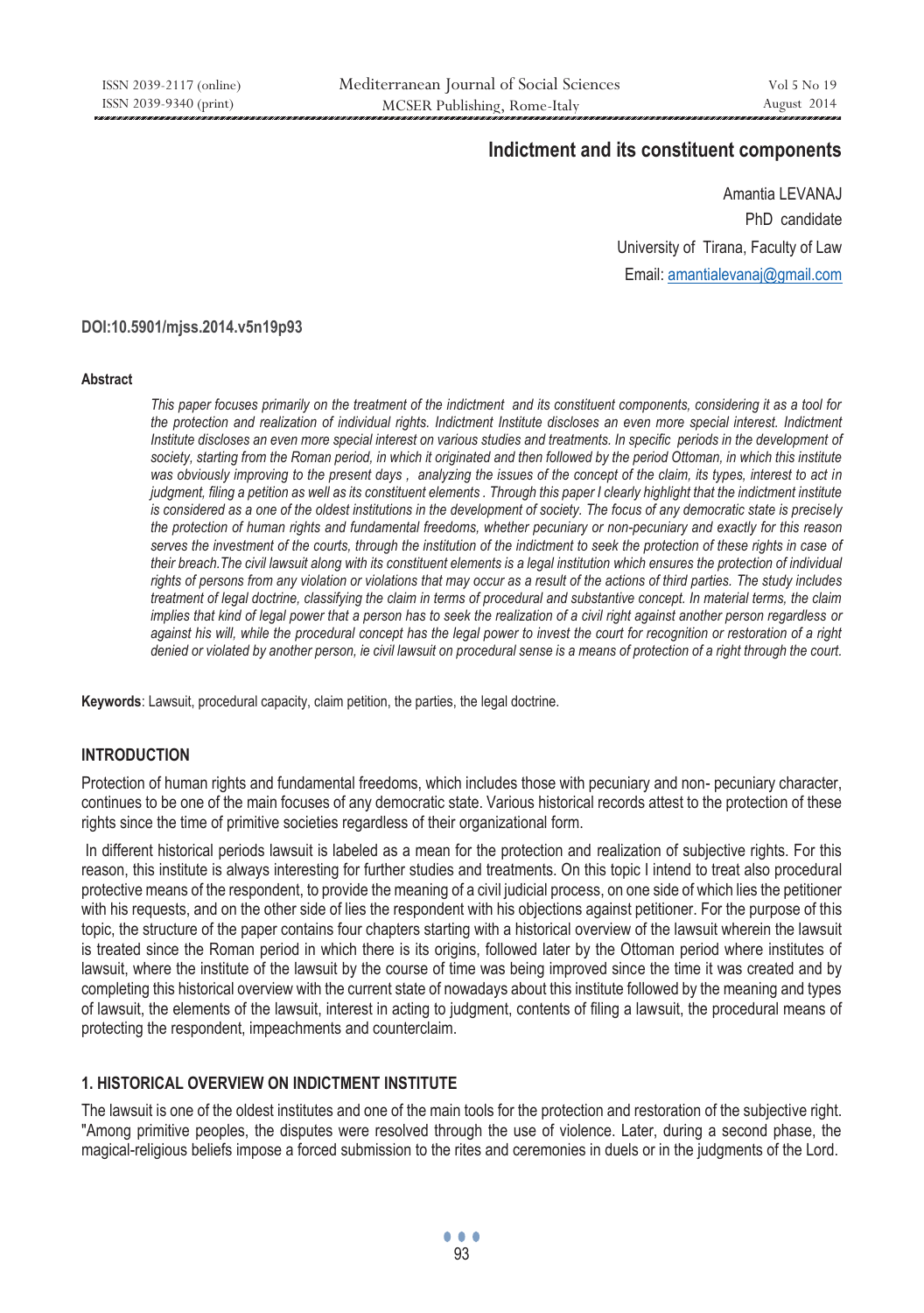| ISSN 2039-2117 (online) | Mediterranean Journal of Social Sciences | Vol 5 No 19 |
|-------------------------|------------------------------------------|-------------|
| ISSN 2039-9340 (print)  | MCSER Publishing, Rome-Italy             | August 2014 |

These rites of disputes character controlled by priests presented the will of gods in favor of him who had performed these rites in the most perfect way.".1

In subsequent periods, the disagreement began to be resolved through vigilantism. Subsequently, the use of violence began to be limited due to a decree issued by Marcus Aurelius. "This decree ruled that creditors should always be addressed to the judges for their claims against debtors" because if they intervene on the property of debtors, without the permission of anyone, lose their their right to credit".2

In the post-classical law was necessary to address at legal bodies for recognition or sanctioning rights.

Recognition or sanctioning rights was required by the legal bodies through action, or otherwise claimant. In the Roman law, "Celsus has given this definition," the lawsuit is nothing else than the right to legally ask what someone owes you. ""Since that time, the lawsuit is considered as a plaintiff's legal action in order to ensure a favorable final decision for him".3

The right to lawsuit was closely associated with interest, because just having an interest; they can set in motion a certain process.

" The active legitimacy consisted in the right availability of filing suit in your favor, while the passive one, on being sued as a result of creating concerns in the exercise of real rights or due to failure to meet the obligations."4

 To present petition before the magistrate, to summon at the trial also the person against whom the petition addressed to the defendant. In the process, the magistrate may accept the lawsuit or to reject it.

"When the plaintiff and the defendant were presented to the magistrate, the plaintiff with words or solemn gestures had to submit the lawsuit to the defendant. The defendant may hold different attitudes against it, could accept, could meet with his request, could be silent, could be defended in vanity, even could deny by solemn gestures"5

 Act wherein reflected the content of the objection of the defendant when was sent for trial to the judge called litis contestation.

### **II. MEANING OF LAWSUIT AND INTERPRETATION OF ITS TYPES.**

The civil lawsuit is a legal institution that ensures the protection of subjective individual rights of persons from any violation or infringement that may be caused as a result of the actions of third parties. Infringement or violation of the rights of individuals can be performed by private individuals as well as entities of public law and therefore any person affected may exercise the right to sue not only against private individuals but also against democratic and against public persons such as institutions state. The right to address the court by means of a civil lawsuit, is guaranteed also by Article 42 of the Constitution of the Republic of Albania which provides that "any person who alleges that a right has been violated, has the legitimate right to a fair trial and public hearing within a reasonable time by an independent and neutral court appointed by law. ". The courts have a duty to protect against any violation of the legitimate rights and interests of individuals. Protection on civil rights and interest made by the trial or civil proceeding which is propelled by means of a civil lawsuit.

 According to Italian Doctrine, "the lawsuit is legal opportunity to put in place the criteria for law enforcement, and every right as possible, is a ideal typical power, so is the opportunity to have legal effects specified (law enforcement)"

"There are still authors who continue to support the thesis that the lawsuit is a subjective right independent of the right material which seeks to gain recognition or sentence. Besides the material right would have also a procedural subjective right which seeks to recognize and respect the right ".6

 Such a thesis faces many difficulties, but we can say that "the lawsuit is a possibility, a legal power allowing public institutions and individuals to invest the court to reach the observance of the law. To address the court has an impersonal and objective and permanent character, by which a person can not give up in general and absolutely, except in special

 $\overline{a}$ 

<sup>1</sup>Roman Law.Arta Mandro, p.450.

<sup>2</sup> Ibid.

<sup>3</sup> Ibid. 4 Ibid.

<sup>5</sup> Ibid.

<sup>6</sup>Civil Procedure 24 iem edition.Jean Vincent Serge Guinchard,p.75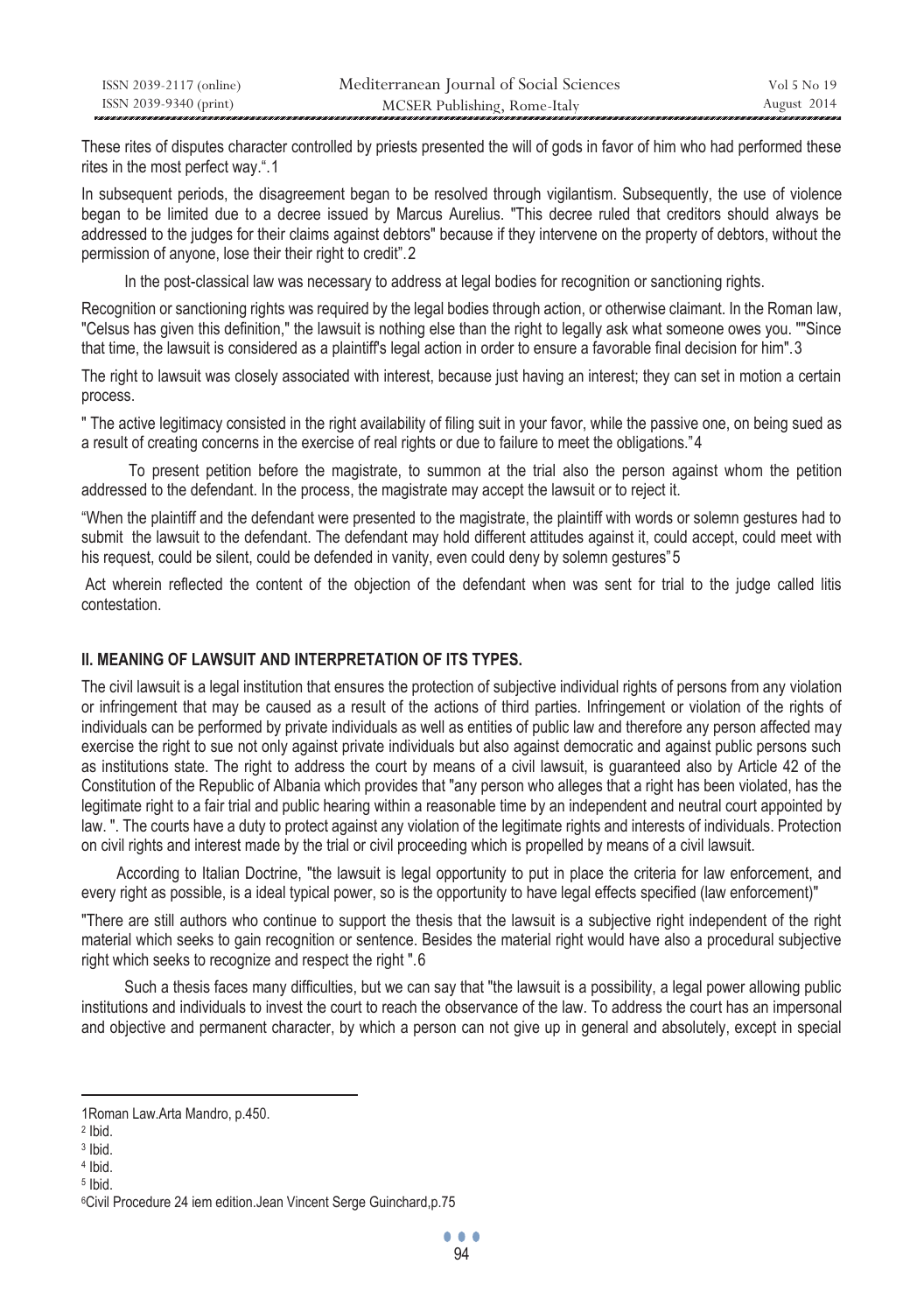| ISSN 2039-2117 (online) | Mediterranean Journal of Social Sciences | Vol 5 No 19 |
|-------------------------|------------------------------------------|-------------|
| ISSN 2039-9340 (print)  | MCSER Publishing, Rome-Italy             | August 2014 |

cases as may be waiver from a special lawsuit. This legal power is regulated by law in an abstract way. It is attributable to any person.".1

"The subjective material right aims prestim from the opposing side, while the lawsuit aims to set in motion the court.

The second difference lies in the fact that the subjective right material is addressed to opposing party as can be as private and public character 2, while the lawsuit invests the judicial bodies, asking them a legal protection of its rights, so it is of public character.".3

The lawsuit in material terms has many interpretations, some of which are presented below in order to emphasize its true meaning. "Civil lawsuit in material terms is the legal faculty or power of a person to seek the realization of a civil right against another person, regardless or against his will."18. "Through the lawsuit, the party seeks to realize its own right of the material right against the opposing party or clarifies its legal relations with."4

 The right to lawsuit in material terms is itself subjective right. This subjective right, the person asks to achieve through coercive force of the state, namely through the court.

"The lawsuit in material terms is claiming a right to the material against the defendant by the plaintiff by the court. In material terms lawsuit is the right protected by the court. "Through lawsuit he expects the court to ensure recognition and reinstatement of his right to prejudice the defendant.

Code of Civil Procedure defines the lawsuit in its Article 31 which provides that "The lawsuit is the right of the person who makes the claim, to be heard on the merits of this claim, in order the court to announce based or not."

 A approximate definition by section 31 of the Code of Civil Procedure makes the Civil Procedure Code of Italy, when it provides that "Anyone who seeks a right in court, must submit a lawsuit to competent court" 5. A definition more or less similar to the Albanian legislation provides the French Civil Procedure Code which stipulated that "the lawsuit is the right to the applicant of a claim, to be heard on the merits of this claim in order the court to announce based or not"6.

 The difference between the lawsuit, the substantive and procedural meaning is that the lawsuit may be declared admissible by the court in procedural terms but can be declared inadmissible in material terms. Article 112 of Civil Code provides that if the plaintiff did not exercise the right to lawsuit within the time allowed by law, then he can not carry on this right by means of coercive force of the state.7

 From the provisions cited above, it comes to the lawsuit in its material sense, which gives the right the subject that has a right to address to state, which through its coercive force to accomplish his right, but entity has the obligation and the right to petition for the implementation of its subjective right to seek within the time prescribed by law, otherwise his right over the limit can not be achieved through the coercive force.

 "The lawsuit on procedural sense is the faculty or legal power to ask the court for recognition or restoration of a right denied or violated by another person, which calls regularly before the courts, ie. civil lawsuit in procedural terms is a means of protection right through court".8

Doctrine is defined in the procedural sense lawsuit as "a remedy by which interested persons and those authorized by the law of the court with a request for review and resolution of civil legal disputes and civil rights protection". 9

"The lawsuit in the procedural sense is the act by which the plaintiff submits his claims against the defendant". 10

 To exercise the right to lawsuit in the procedural sense certain conditions should be met objective and subjective character.

 $\overline{a}$ 

<sup>1</sup>Civil Procedure 24 iem edition.Jean Vincent Serge Guinchard,p.76<br>
<sup>2</sup>If the right is addressed against individual or state.<br>
<sup>3</sup>Manuale di diritto processuale civile Enrico Tullio Liebman,fq .140.<br>
<sup>4</sup>Civil Procedure of t

<sup>7</sup>Article 112 of the Civil Code of 1994 provides that "The right of lawsuit which is not filed within the period prescribed by law, can not be extinguished and carried on by the court or other competent authority<br>
<sup>8</sup>Civil Procedure of the People's Republic of Albania..Alqiviadh Lamani Tirana 1962 p.101.<br>
<sup>9</sup>Civil Procedure Law of of the People's Republic of Alba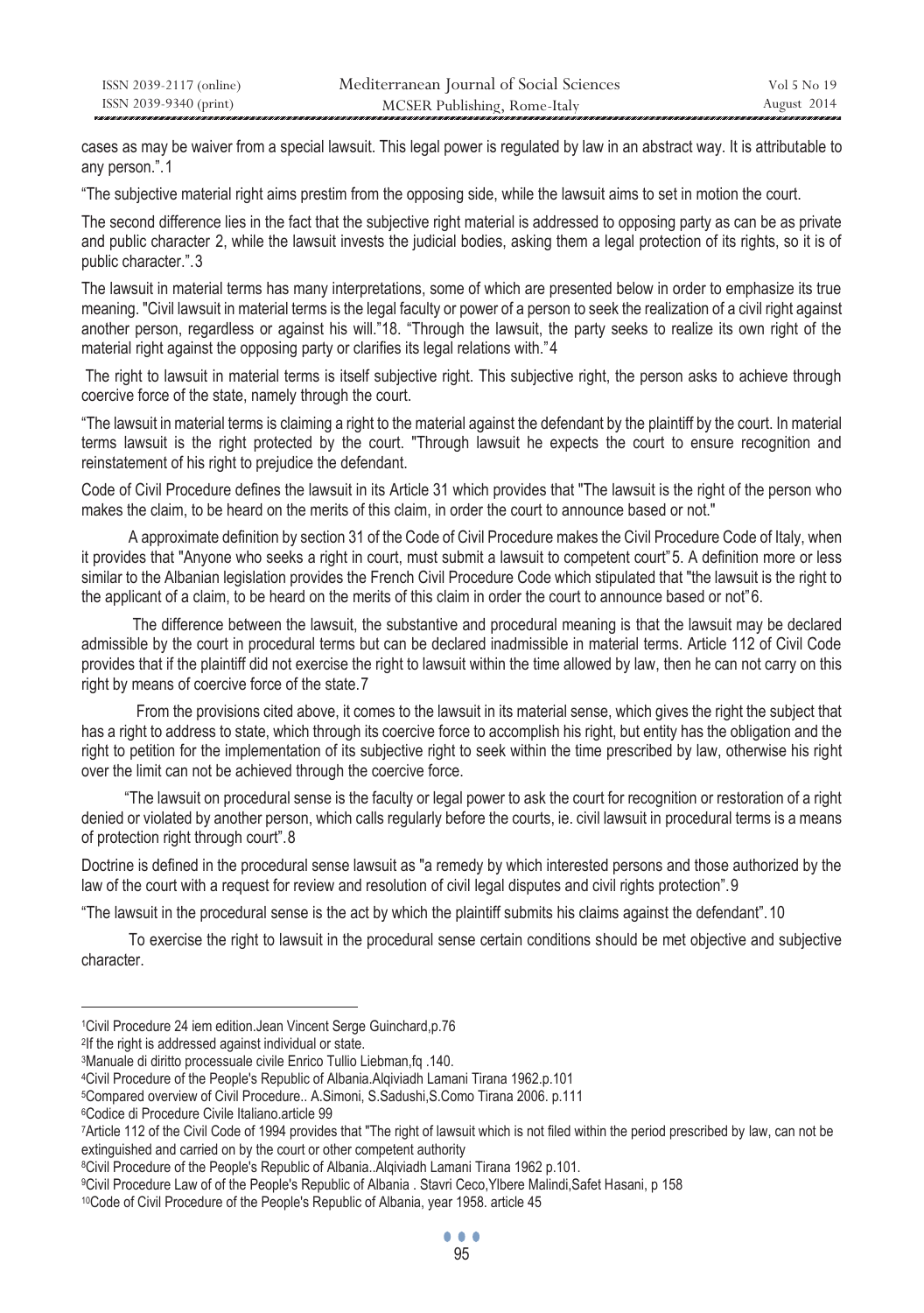| ISSN 2039-2117 (online) | Mediterranean Journal of Social Sciences | Vol 5 No 19 |
|-------------------------|------------------------------------------|-------------|
| ISSN 2039-9340 (print)  | MCSER Publishing, Rome-Italy             | August 2014 |

Subjective condition is that the person who presented himself to the court and file a petition with the person whose name is submitted the petition to have the legal capacity, because just having eligible persons can enter into legal relations between them.1 "The objective terms of filing suit, are divided into positive conditions and negative conditions of exercise of the lawsuit."2

Positive conditions that should complement a lawsuit are:

Lawsuit should be filed in the court where the appeal is subject to suit, enters the court jurisdiction. Code of Civil Procedure provides that: "In court jurisdiction includes all civil disputes and other disputes in the codes provided in special laws.". 3

 2. Lawsuit which can not be accepted for review for the reason that does not enter under the jurisdiction of the court are those which enter the administrative jurisdiction in the jurisdiction of the arbitral tribunal only on condition that the arbitration agreement to be valid. The claim must be presented in temporal and subject matter jurisdiction of the court, namely "specific court before which the action is filed should be competent to try the case"4

 3. The lawsuit that will not appear in court to be tried first, and not be given a final decision between these same parties, for tënjëjtin and legal reasons for the same object.5

 4. A lawsuit is not accepted to examine whether a lawsuit with a similar object between those same parties and the same legal cause is pending trial 6"Subjective and objective conditions for exercising the right to sue procedural in nature, ie not related to the plaintiff's subjective right material for the right to petition the court in the above manner is just the requirement that it be accepted by the court for consideration and appropriate decision to be given.". 7

Terms of acceptance of the claim, as they οφ subjective character and objective character are procedural requirements that must be met to review the lawsuit.

Procedural requirements can be absolute and relative. Absolute requirements are those procedural requirements that must be met in order to continue the normal process. Relative requirements are those procedural requirements which although may not be available in lawsuit again claim review process can continue to normality..8

Code of Civil Procedure does not divide the procedural requirements in absolute and relative.

 However such a division between those requirements is meant to analyzing claims court can be largely taken on board and request that the court take into consideration only at the request of the parties. Thus the capacity to be party to the proceedings, the jurisdiction of the court, the jurisdiction of the court, be taken into consideration by the court and as such are considered as absolute procedural requirements.

As the relative demand may mention forecast demand for the right to raise the claim, which the court assessed only on the request of the respondent in the form of rebuttals and non Suo moto by the court..9

### **CONSTITUENT COMPONENTS OF THE LAWSUIT**

The elements contained in the lawsuit are listed as follows:

1. legal cause;

1Civil Procedure (Lectures) Tirana 2003 Vitore Tusha and Flutura Tafaj p.25<br><sup>2</sup>Code of Civil Procedure dated 29.03.1996 art. 451/a "The decision that has become final is binding on the parties, for their heirs, for<br>those w

 $\overline{a}$ 

<sup>3</sup>Article 58 of the Civil Procedure Code provides that "when in the same court or in different courts in the same time examine the dispute between the same parties and the same cause and the same object, decided to dismiss the case of disputes submitted after that first registered with.

<sup>&</sup>lt;sup>4</sup>Civil Procedure Code, Tirana, article 36/1<br><sup>5</sup>Comparative Overview on Civil Procedure. Tr 2006, A.Simoni,S.Sadushi,S.Como p.114<br><sup>6</sup> The Civil Procedure (lectures) Tirana 2003 Vitore Tusha and Flutura Tafaj p.25<br><sup>7</sup>Code those who give the right of the parties, the court which rendered the judgment and all courts and other institutions.<br><sup>8</sup>Article 58 of the Civil Procedure Code provides that "when in the same court or in different courts i

between the same parties and the same cause and the same object, decided to dismiss the case of disputes submitted after that first registered with

<sup>9</sup>Albanian Civil Procedure Law, Dispenca 1.Tirana 1974. P. 119.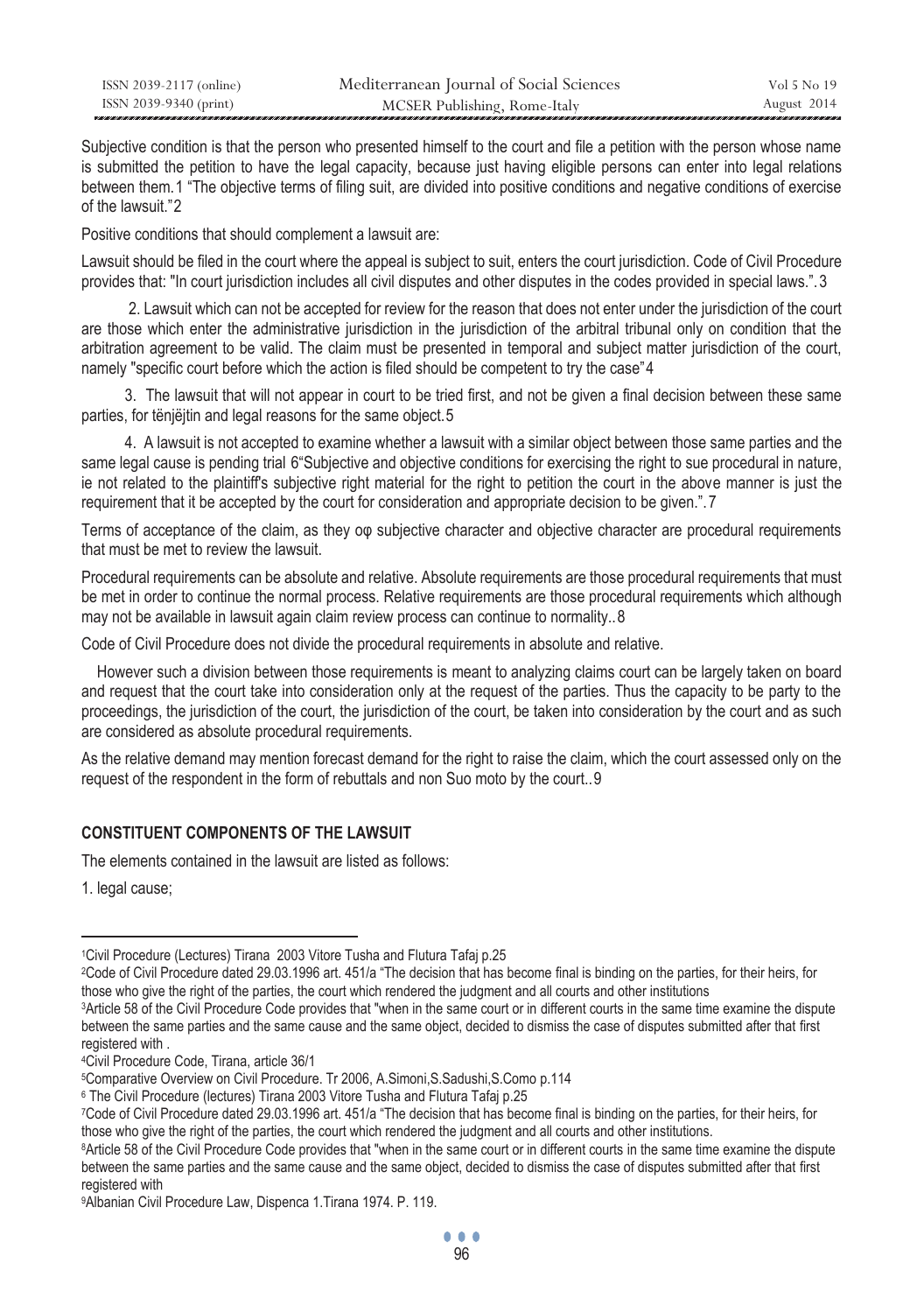## 2. object.:

1. Entities (parties).

The legal cause of the lawsuit is the reason for the judicial request and is divided into two elements:

The first element of legal cause is the right. The right is the legal reference, is the legal basis as part of legal cause. Through the law, the plaintiff shows that his request is based on material right and that right is protected by law. Plaintiff pursuant to Section 154 of the Code of Civil Procedure, when presenting his petition to the court must bear right onto which the lawsuit is relied. Because of different practices regards the concept of legal causation and the law. The Supreme Court has unified judicial practices and the decision dated 09.03.2006 No. 9 stated that <Showing of the right on which the petition is relied >, in terms of Article 154 of the Code of Civil Procedure, corresponds to subjective right of the plaintiff as part of the "cause of the claim" within the meaning of Article 185 of the Code of Civil Procedure and the determination "of the legal basis of the claim" within the meaning of Article 16/2 of the Code of Civil Procedure.

To achieve a correct conclusion, it is necessary to interpret Article 16 of the Code of Civil Procedure which states that "the Court resolves the dispute in accordance with legal provisions and other applicable rates, which are required to be implemented by it. It makes a precise setting of the facts and actions related to disputes, without regard to the determination that the parties can make. However the court may not change the legal basis of the claim without the request of the parties."

Second element: legal cause is the fact situation against this right (causa petendi).

When the plaintiff asks the court to its final decision to restore his rights violated, must first prove that there is a state that has delayed and violated his right. This state of fact plaintiff must prove with evidence. In Article 154 of the Code of Civil Procedure has determined that the petition should contain narrative of facts, circumstances, documents and other evidentiary materials.

Showing of facts and circumstances is an element that must contain a claim to be considered complete. "Presentation of the facts is important because even contradictory debates will take place between the parties about these facts and legal consequences and ultimately will be these facts object of the trial judge".1

The petition must be individualized, the individualization of the claim is important and the fact that the same issue can not be placed twice. According to the doctrine, there are two theories. "The first theory is that of individualism that defines the individualization of the claim, suffice some factual data that remove any doubt about the right of the plaintiff. The second theory is that of substanting which supports the idea that the claim should contain detail made all the factual information from which derives the right of the plaintiff ".2

 The subject matter of the lawsuit is what is required as a result of filing suit (pettitium), implementation of the law and profit of what is required that comes from such law enforcement recognition of the right of ownership etc.. So with filing the claim in court made known to the court the object of dispute.

 Supreme Court by Unifying Decision No. 9 dated 09.03.2006 stated that " Determination of the lawsuit, the claim in terms of section 154 of the Code of PR. The Civil corresponds to what is required to gain as a result of law enforcement, in terms of defining the object of the claim, provided for in Article 185 of the Civil Procedure Code ".

When talking about the subject of the lawsuit will understand that what is required to achieve the object of the plaintiff and not the material that is the object of the claim, provided as an element of its Code of Civil Procedure section 154. The object of the claim specified in section 154 of the Code of Civil Procedure is a material object that the plaintiff seeks.

 Supreme Court with its decision no.1288, dated 19.11.2001 argues that "Only fair determination of the legal relationship to the conflict by determining the cause of the claim, the evidence of each party's obligations in relationships and fulfillment of these obligations in reality and review of all rebuttals will enable fair resolution of the matter."

Italian legislation is more flexible predicting that if the elements of the claim are not shown in the claim, but can be drawn from the content of the claim, then the claim is deemed complete. Italian legislation provides the term "invalidity" when the claim is not criterions elements provided for in Article 163 of the Code of Civil Procedure. It remains without action until these flaws are met. Has the same prediction French procedural law.

 $\overline{a}$ 1Civil Procedure of the People's Republic of Albania. .Alqiviadh Lamani Tirana 1962 p.118 2 Ibid.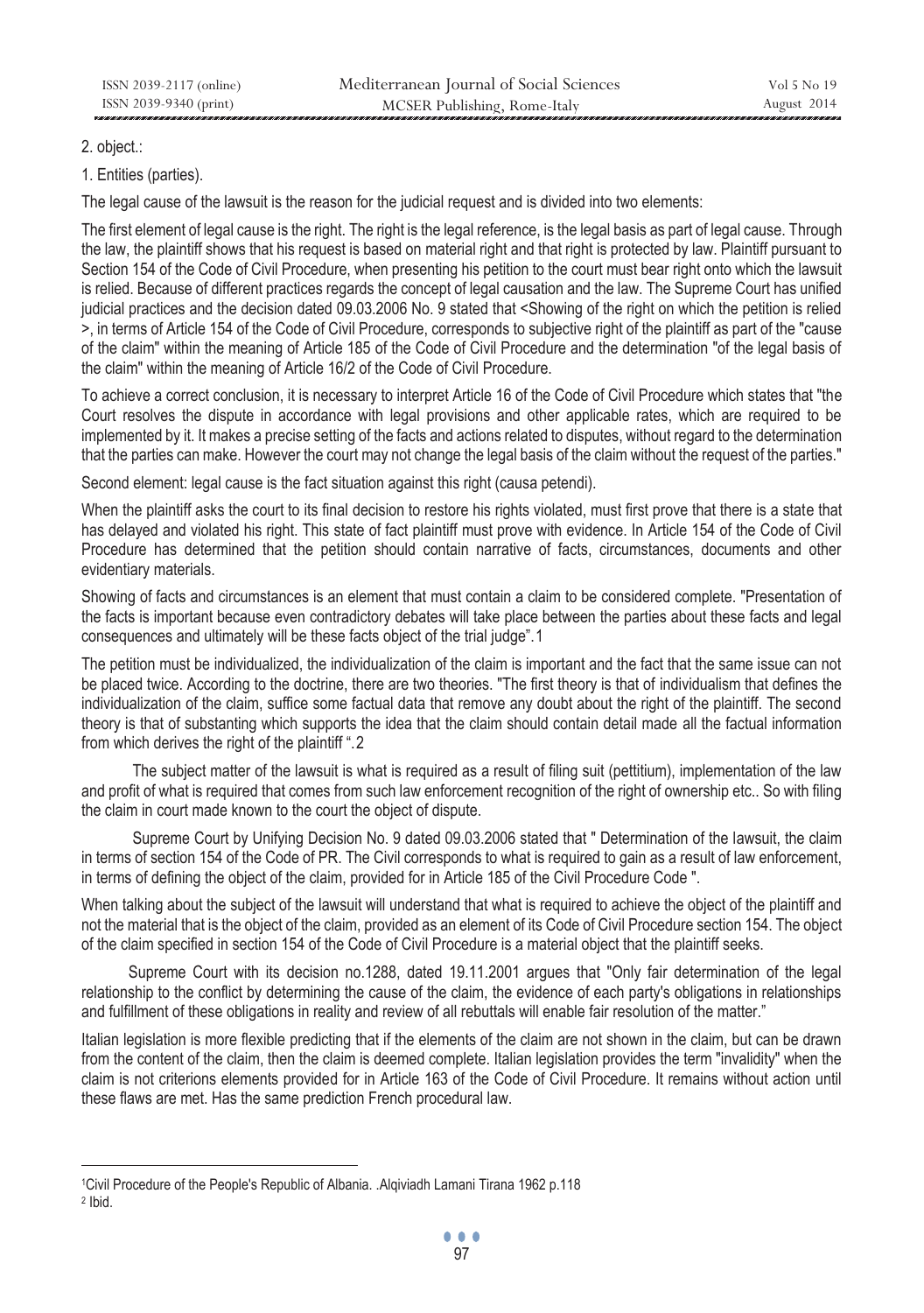| ISSN 2039-2117 (online) | Mediterranean Journal of Social Sciences | Vol 5 No 19 |
|-------------------------|------------------------------------------|-------------|
| ISSN 2039-9340 (print)  | MCSER Publishing, Rome-Italy             | August 2014 |

There can be thought of a lawsuit without a subject that raises before the court and without a subject against which the claim arises. It is the subject, who by his wishes to exercise his right to sue in court and obtain a right that he thinks belongs. No subject had not induction of court motion.

In Article 90 of the Code of Civil Procedure stipulates that: "Parties to a civil trial are natural or legal persons, on behalf of or against whom judgment". So by this definition we conclude that both parties in a civil process: one party is a natural person or legal entity that requires the court to restore the law that is being violated, and the other party is a natural or legal person against whom judgment by convened to discuss the trial and to raise objections on the merits and the merits of the claim of the plaintiff law..1

Subject to the terms of the right to file suit in court or prosecutor called active subject and the subject to which the petition is directed called ignorant or passive subject. The plaintiff and defendant are called differently litigants.

Litispendence provided New Code of Civil Procedure section 161 under which "actions may be taken jointly by the many plaintiffs or against many defendants if:

a) Have common rights and obligations on the subject of the claim;

b) The rights and obligations in terms of fact or of law have the same basis. "

In the case where a plaintiff and a defendant in the case as well as the bashkëndërgjyqësisë to be a party to a civil procedural legal relationship must: have a party procedural legal capacity and procedural capacity to act.

 That a person has the right to benefit from the protection offered by the state authorities for the realization of a right that is violated, the individual must have an interest in protecting this right.

 Article 32 of the Civil Procedure Code provides for cases when a person may be sued. In the first paragraph of this article reads as follows:

Lawsuit may be filed:

\*To seek the restoration of a right or legitimate interest is violated;

Plaintiff to be legally justified for asking and recognition of a right as well as for the restoration of a right and for the restoration of a right infringed or denied must be the person that according the law was violated or denied this right (active legitimacy).

The plaintiff's interest as well as the defendant should be. :

Legitimate and lawful interest

Legitimate interest has to do with the fact that the plaintiff may exercise the right to sue only when it is infringing, denied or violated a right that has been infringed, denied or violated a right that he is recognized by law. This is exactly provided in the first paragraph of Article 32 of the Code of Civil Procedure.

Legal interest:

Legal interest can be moral and pecuniary. In the current civil procedural legislation does not exist a provision to determine whether the right can be exercised lawsuit when the plaintiff the value of request is very small. Well enough to have an interest, however small it be, and the person can legally exercise claim..

Direct and personal interest:

Only the one person who is deprived of, infringed and violated the right has the right to sue for its restoration. Nobody can petition the court to attaining respect and protect the rights of someone else.

Since the legitimate claim as entirely legitimate components must meet the above mentioned investment at the time of the court..

## **CONCLUSION**

 $\overline{a}$ 

At the conclusion of this paper would like to draw your attention once again to the most its important moments.

<sup>1</sup>Neni 154 I K.Pr.Civile "Kërkesëpadia duhet të përmbajë përcaktimin e objektit të kërkespadi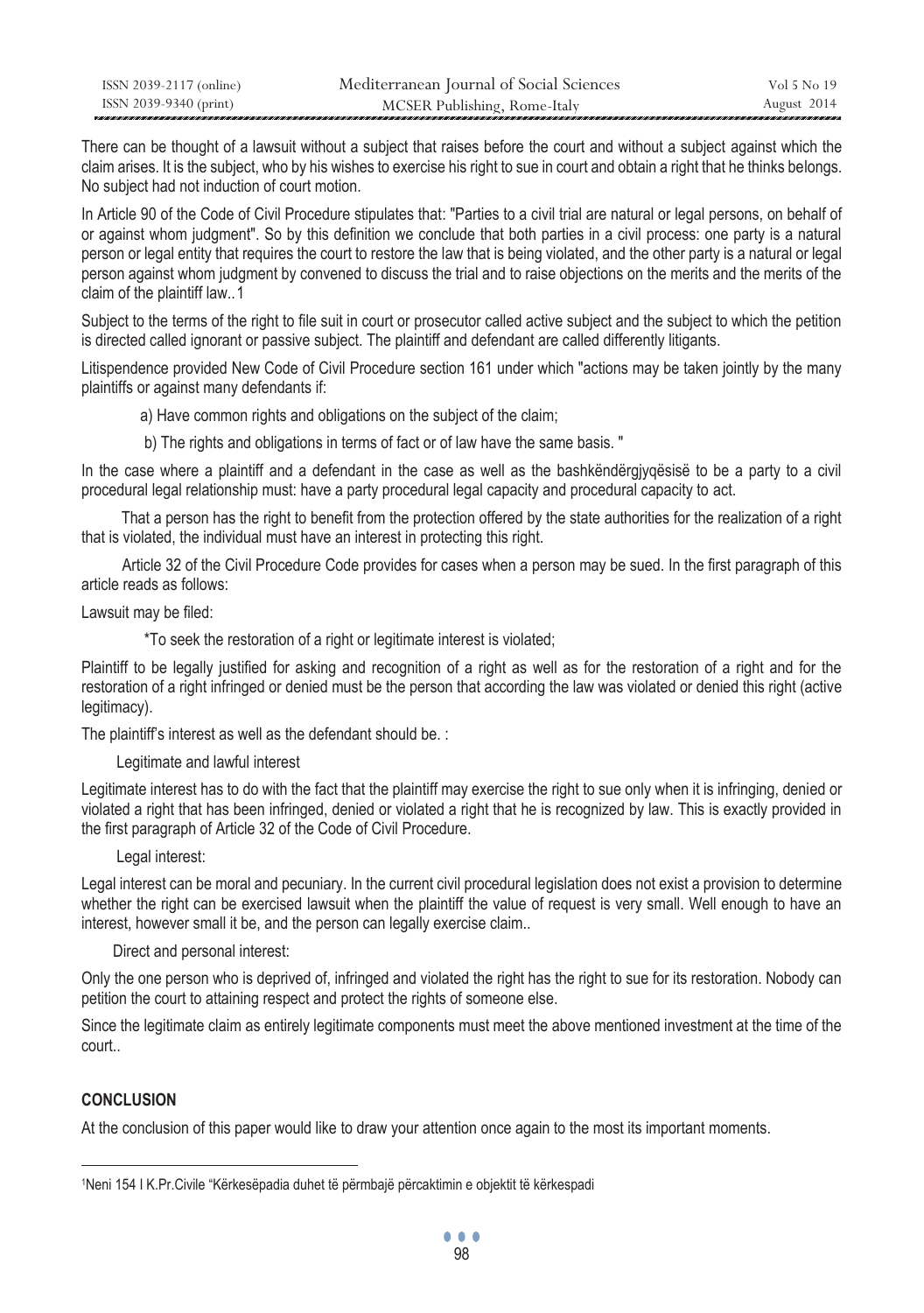| ISSN 2039-2117 (online) | Mediterranean Journal of Social Sciences | Vol 5 No 19 |
|-------------------------|------------------------------------------|-------------|
| ISSN 2039-9340 (print)  | MCSER Publishing, Rome-Italy             | August 2014 |

 The lawsuit is one of the oldest institutions of civil procedural law and one of the main means for restoration of the subjective right. Lawsuit in legal doctrine is treated in both material and procedural terms, civil lawsuit in material terms is the faculty or legal powers of a person to seek the realization of a civil right against another person , regardless of if it is against the will of his own, while in the procedural terms is the faculty or legal power to ask the court for recognition or restoration of a right denied or infringed by a another person , who is regularly called before the courts , ie civil lawsuit in the procedural terms is a mean of protecting the right through the court. The lawsuit consists of three elements which are the subject matter, the legal cause and parties.

The lawsuit during the trial may change as the subject of legal cause, but it can not change the two elements simultaneously. Besides the theoretical treatment of the lawsuit and its elements judicial jurisprudence of the Supreme Court provides answers to many discussions that exist for the lawsuit in general and in particular its elements. The lawsuit as a procedural remedy, to propel the court for review of a lawsuit should contain the elements set forth in section 154 of the Code of Civil Procedure otherwise, the lawsuit will be returned from the court for deficiency. It is important to note that the court should be careful when analyzing a lawsuit, if it meets all the elements. Court should analyze in detail if these elements are met. The Court finds that even when one of these elements is not fully defined, but that can be drawn from the content of the lawsuit, shall not reverse the lawsuit for deficiency. Civil Procedure Code has explicitly defined the elements that seem to contain a claim and the court may not enlarge the circle of those requirements. It is recommended that the court should be careful when analyzing a lawsuit, should not extend the circle of those requirements established by law. So, for example it should not reverse the lawsuit for default when it determines that litigation is not fairly regulated, because the litigation of the parties is related to the interest of them in a trial which is due to acceptance or to reject the lawsuit and not to reverse the lawsuit.

For this reason it is recommended that adjustments be made to the above being explicitly defined that how much would be a lawsuit tax for all objects of lawsuits.

It is recommended that in the future the lawmaker to regulate by law the issue of whether during the trial in the Court of Appeal, the respondent may file a new impeachment he had not filed during the trial in the Court of First Instance.

In conclusion I would like to emphasize the lawsuit as well as procedural protective means of the respondent are provided to guarantee the rights of persons, protection of their subjective rights.

## **B I B L I O G R A P H Y**

Ottoman Civil Procedure and Civil Procedure Appendix

Second Appendix to the Code of Civil Procedure. year 1929

Law number 275 dated 13.08.1946 "On the judicial organization

Ordinance of the Minister of Justice no. 2579 dated 10.31.1946 "On some procedural norms"

Law No. 2625 dated 17.03.1958 Code of Civil Procedure;

Law No. 6341 dated 27.06.1981 Code of Civil Procedure of 1981;

Law No. 7574, dated 24.06.1992 "On the organization of the justice system and some changes in the codes of civil and criminal procedure '

Law nr.7689, dated 17.03.1993 "On some amendments to Law 7574, dated 24.06.1992" On the organization of the justice system and some changes in the codes of civil and criminal procedure;

Law nr.7742, dated 26.07.1993 "On Amending Article 213 of the Code of Civil Procedure;

Law nr.7806, dated 03/17/1994: On Amendments to the Law 7574 dated 24.06.1992 "On the organization of the justice system and some changes in the codes of civil and criminal procedure;

Law No, 7919, dated 04.19.1995 "On amending the Law 7574, dated 24.06.1992" On the organization of the justice system and some changes in the codes of civil and criminal procedure;

Law nr.7922, dated 19.04.1995 "On an amendment to the Code of the Republic of Albania, amended by Law nr.7537, dated 17.12.1991" On some amendments to the Civil Procedure Code of the Republic of Albania ";